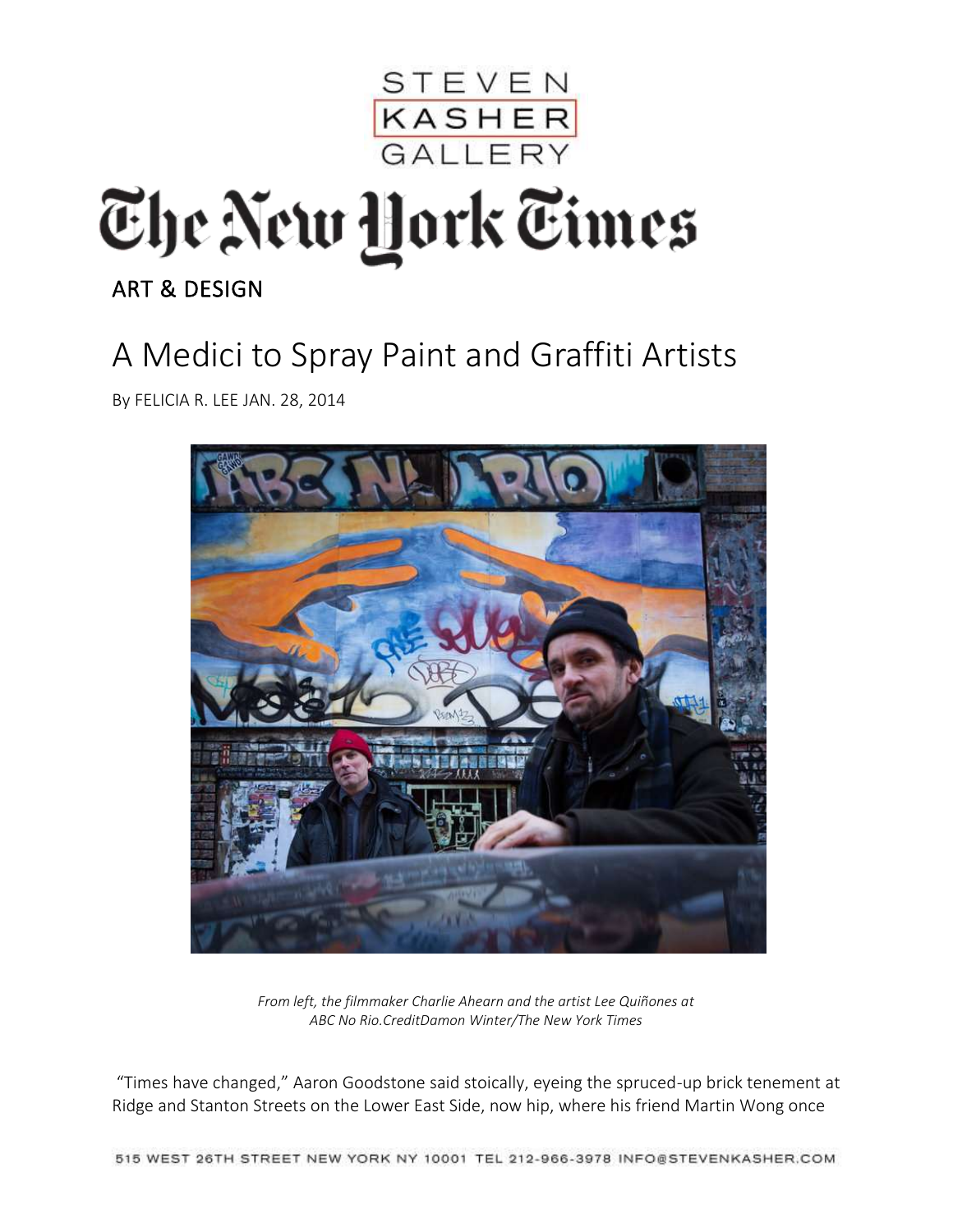

lived. Thirty years ago, when Mr. Goodstone was a teenage graffiti artist, he vied with drug dealers for the corner pay phone to reach Wong in his buzzerless sixth-floor walk-up: a salon, a studio, an archive and a refuge among the crumbling buildings and gated storefronts.

Wong, a major painter in the East Village art scene, who [died in 1999,](http://www.nytimes.com/1999/08/18/arts/martin-wong-is-dead-at-53-a-painter-of-poetic-realism.html) was also a major collector. A mentor to young artists, he amassed about 300 works of graffiti in that small railroad apartment. Nearly 20 years after he donated his collection to the [Museum of the City of New](http://topics.nytimes.com/top/reference/timestopics/organizations/m/museum_of_the_city_of_new_york/index.html?inline=nyt-org)  [York](http://topics.nytimes.com/top/reference/timestopics/organizations/m/museum_of_the_city_of_new_york/index.html?inline=nyt-org), nearly 150 of those works are in "[City as Canvas:](http://www.mcny.org/content/city-canvas) Graffiti Art From the Martin Wong Collection."

The first exhibition of Wong's collection, opening on Tuesday and running through Aug. 24, it is [one of several](http://www.nytimes.com/2009/06/10/arts/10iht-rcartgraff.html?pagewanted=all&_r=0) graffiti and street art shows in the United States and abroad at museums and galleries in the past several years.



*Lee Quiñones's "Howard the Duck" (1988). CreditMuseum of the City of New York.*

The exhibition prompted Mr. Goodstone's recent trek to Wong's old neighborhood. He was accompanied by the filmmaker Charlie Ahearn (director of the seminal 1983 film ["Wild](http://cityroom.blogs.nytimes.com/2008/11/11/the-wild-style-of-hip-hop-at-25/)  Sty[le,"](http://cityroom.blogs.nytimes.com/2008/11/11/the-wild-style-of-hip-hop-at-25/) about New York's hip-hop and graffiti scene), who shot a 13-minute documentary for "City as Canvas."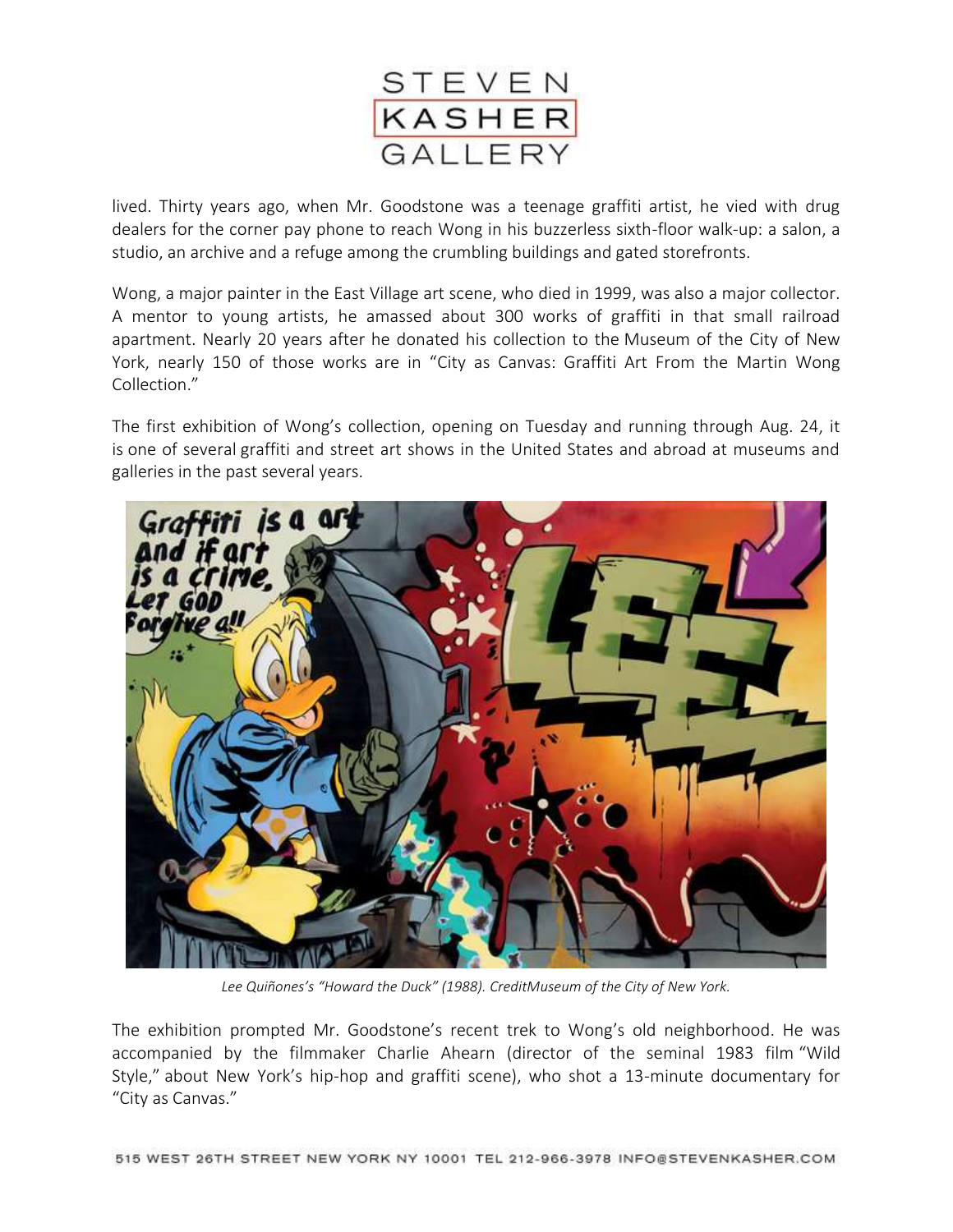

The film shows how several artists helped the museum's curators choose and identify the artworks, some unsigned or misidentified: Mr. Goodstone, 47 (whose tag, or stylized signature, is Sharp); [Lee Quiñones,](http://leequinones.com/) 53, whose tag is Lee; and Christopher Ellis, 51, known as Daze. All four were friends with Wong, who told them that he wanted a safe place for his collection after learning that he had AIDS.

"He always thought those first pieces, in a fundamental way, were the legs of a major art movement," Mr. Quiñones said.

"City as Canvas" focuses on the 1970s and '80s, featuring  $-$  along with the work of Mr. Goodstone, Mr. Quiñones and Mr. Ellis, that of Zephyr (Andrew Witten), Dondi (Donald White), Lady Pink (Sandra Fabara), Rammellzee and Keith Haring. They are among the pioneers who laid the foundation for the New York graffiti art movement. Many continue to work as artists. Mr. Goodstone has a studio in the Bronx and describes his current art as "abstract techno symbolism."

To document the history and sociology of graffiti, an art form that widely influenced popular culture, "City as Canvas" includes the artists' sketchbooks, canvases and works on paper, multimedia art and watercolors. A small circle of photographers established credibility with the "writers," who would leave messages on the photographers' answering machines alerting them to the locations of new pieces. Photos by Henry Chalfant, Martha Cooper and Mr. Ahearn recall a city where youthful expression was spray painted daily on subway cars and buildings.

Wong "wanted to become the Albert Barnes of graffiti," Mr. Ellis says in Mr. Ahearn's film, referring to Dr. Albert C. Barnes, whose notable art collection, rich in Post-Impressionist and early Modern works, now has its own museum in Philadelphia. In the film, Mr. Ellis, Mr. Quiñones and Mr. Goodstone are shown in the storage space of the Museum of the City of New York, thumbing through sketchbooks or black books, pulling out canvases and describing the styles of the artists.

"This is a great moment for all the people who considered themselves part of the original collective," Mr. Goodstone said last week. "It's a great moment for Martin Wong because it's a commemoration of his vision." He added, "No one thought what we did had any longevity, but Martin loved street culture."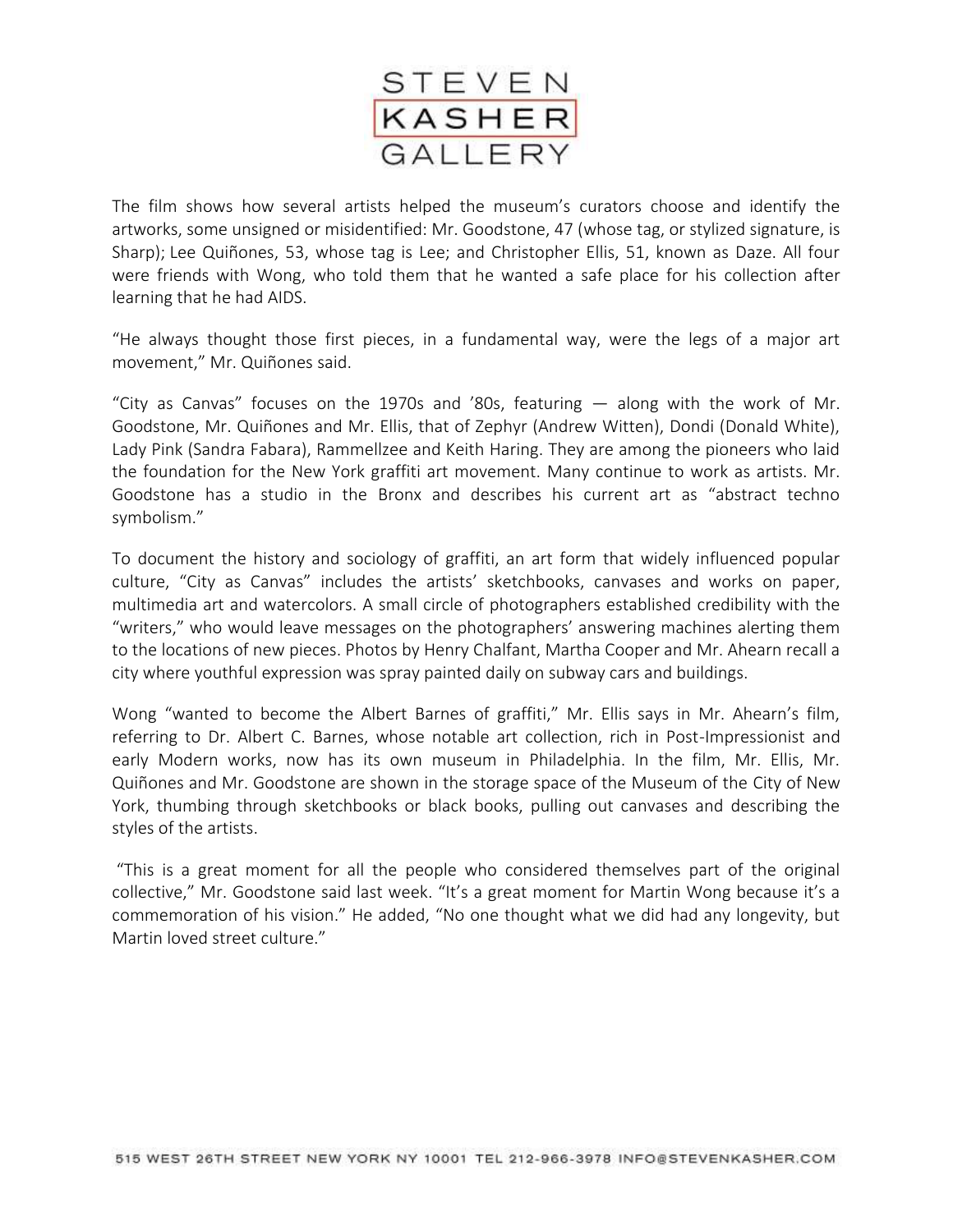



*The artist and collector Martin Wong in 1985. Credit Peter Bellamy*

The show is a time capsule reflecting a financially ailing city in a free fall that hit vulnerable youth especially hard, Mr. Goodstone said. They fought back through self-expression, signing their creations using tags few could decipher.

Mr. Goodstone and Mr. Ahearn led a visitor around Wong's old Lower East Side neighborhood, pointing out walls where graffiti had been painted over (the [Attorney Street handball court\)](http://www.metmuseum.org/collections/search-the-collections/483000) and remnants that survive (the ABC No Rio art center).

Poring over Wong's collection was a deeply emotional experience "because a lot of the artists are deceased," Mr. Ahearn said.

"The collection was never able to be seen," he continued, "because it was all stacked on top of each other."

Highlights of "City as Canvas" include Mr. Quiñones's "Howard the Duck" (1988), an oil painting; "Wicked Gary's Tag Collection" (1970-72), which includes numerous tags, including ones by Phase2, Riff 170 and Coco 144; Lady Pink's "The Death of Graffiti" (1982); and Mr. Ellis's "Transition" (1982). There are also paintings by Wong, whose work the critic Roberta Smith of The New York Times hailed as "among the lasting legacies of New York's East Village art scene of the 1980s and a precursor of the identity-driven work of the '90s."

There are remnants of the schism between the outlaw art form and mainstream institutions, as well as of the battle waged by city officials, who spent \$300 million in the 1970s and '80s to rid New York of graffiti, deeming it defacement of public property.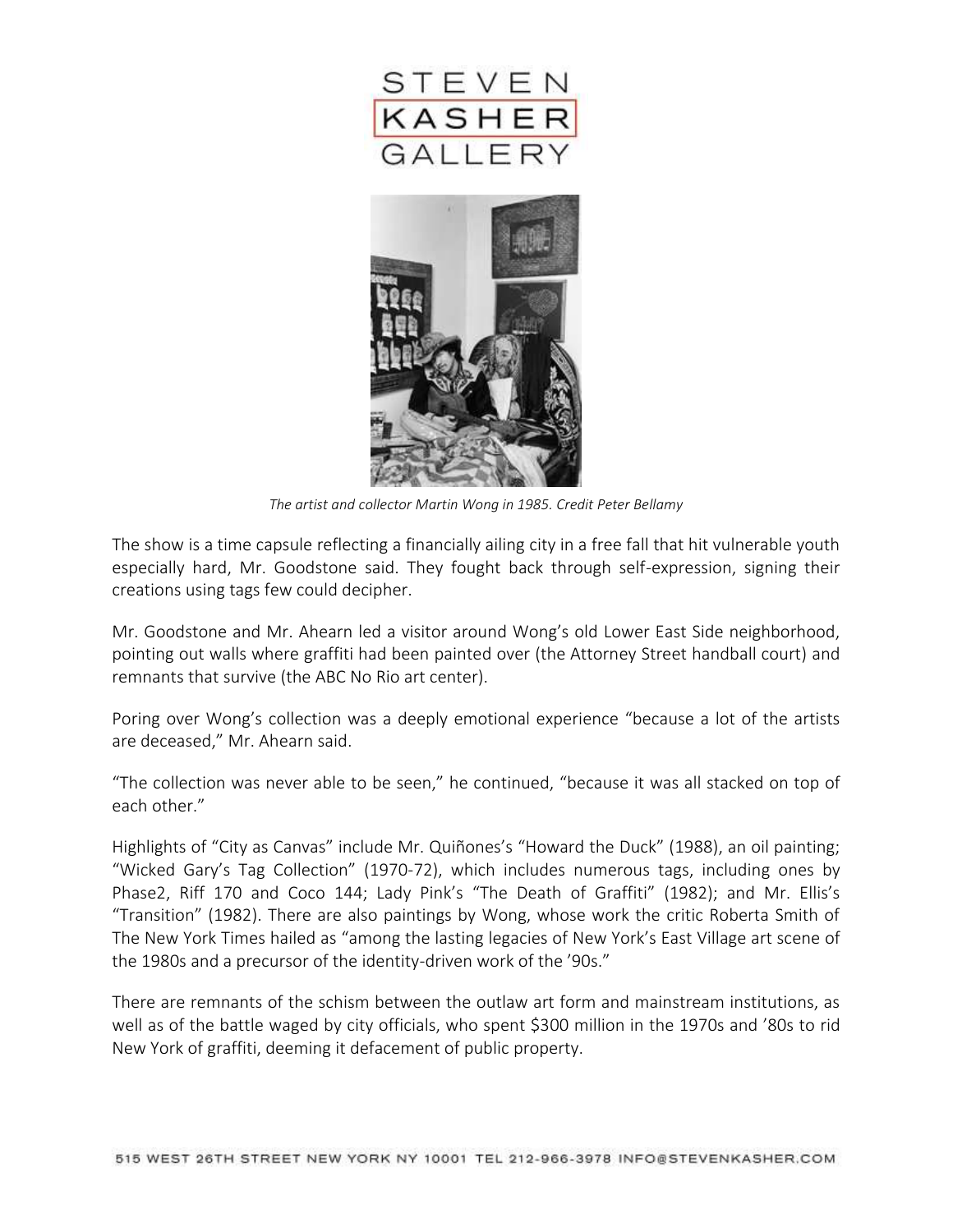

Initially, both Mr. Ahearn and Mr. Goodstone considered it a mistake for Wong to leave his collection to any institution, fearing it would languish in the basement. Now, they think that the Museum of the City of New York is a good choice because, as Mr. Ahearn said, "it places the emphasis on the historical nature of it, rather than the art world context."



*"Kings Arrive" (1983), by Aaron Goodstone, known as Sharp. CreditMuseum of the City of New York*

As he combed through the collection, Mr. Goodstone even rediscovered some of his own work. Included in "City as Canvas" are graffiti representations of his name in black books and the 1983 painting "[Kings Arrive](http://collections.mcny.org/Collection/%5BKings-arrive.%5D-2F3XC5M32U3.html)," which shows graffiti's relationship to comic-book art.

Standing in front of ABC No Rio, at 156 Rivington Street, where Wong first exhibited, Mr. Goodstone pointed out the center's name rendered by the Washington Heights graffiti artists (and brothers) Roger and David Smith, known as Sane Smith.

The decades-old letters were rendered in shades of yellow, pink, brown, blue and green. "This spray doesn't exist anymore," Mr. Goodstone said. The center, long a cultural hub for young artists, is where Wong met his mentor and friend Miguel Piñero, the poet and the playwright of "Short Eyes" who died in 1988.